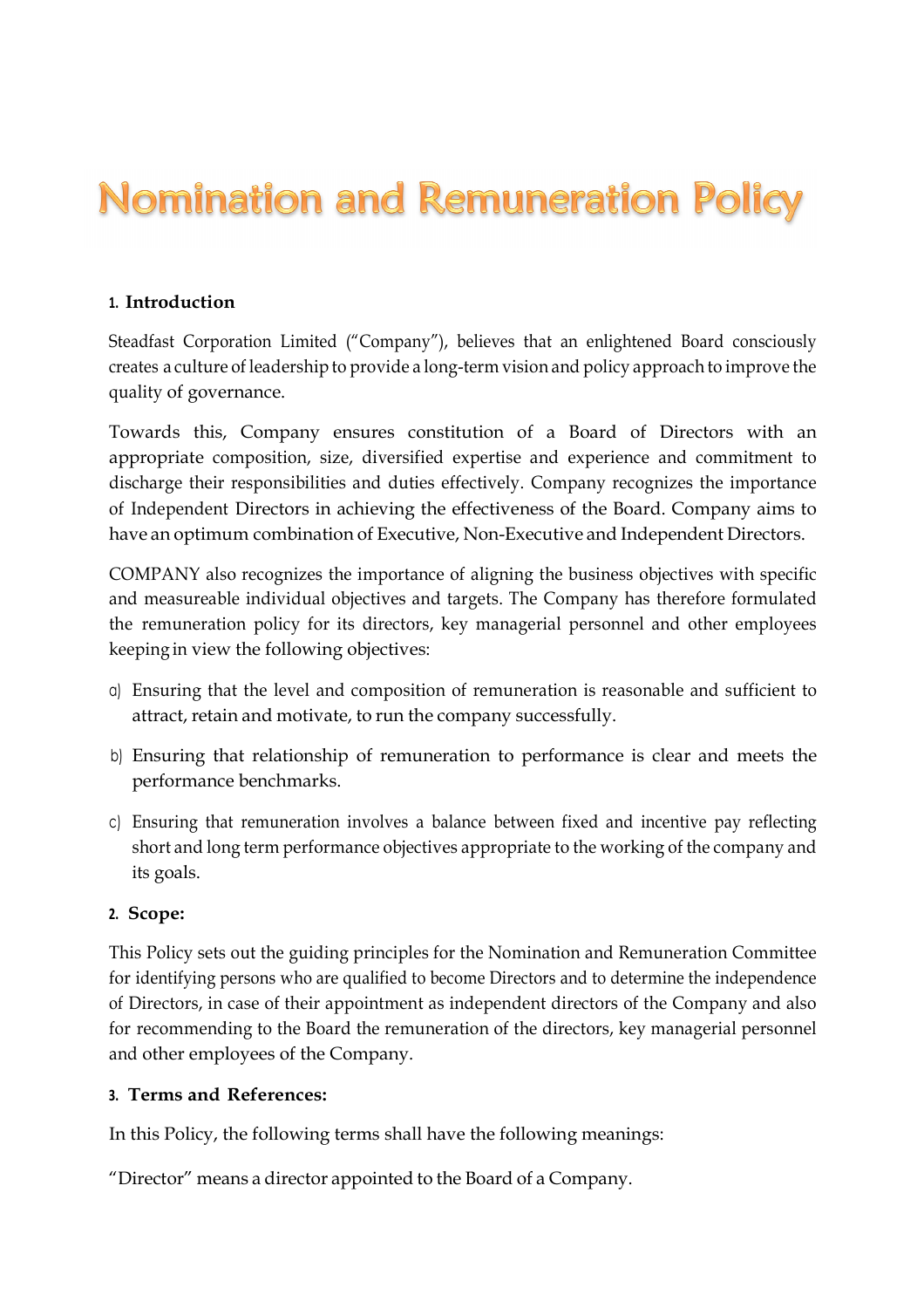"Nomination and Remuneration Committee" means the committee constituted by COMPANY's Board in accordance with the provisions of Section 178 of the Companies Act, 2013 and Regulation 19 of SEBI (LODR) Regulations, 2015.

"Independent Director" means a director referred to in sub-section (6) of Section 149 of the Companies Act, 2013 and Regulation 16(1)(b) of SEBI (LODR) Regulations, 2015.

"Key Managerial Personnel" means

- (i) the Chief Executive Officer or the managing director or the manager;
- (ii) the company secretary;
- (iii) the whole-time director;
- (iv) the Chief Financial Officer; and
- (v) such other officer as may be prescribed under the Companies Act, 2013

## **4. Selection of Directors and determining Directors' independence**

## **Qualifications and criteria**

The Nomination and Remuneration (NR) Committee, and the Board, shall review on an annual basis, appropriate skills, knowledge and experience required of the Board as a whole and its individual members. The objective is to have a Board with diverse background and experience that are relevant for the Company's global operations.

In evaluating the suitability of individual Board members, the NR Committee may take into account factors, such as:

General understanding of the Company's business dynamics, global business and social perspective;

Educational and professional background Standing in the profession; Personal and professional ethics, integrity and values;

Willingness to devote sufficient time and energy in carrying out their duties and responsibilities effectively.

The proposed appointee shall also fulfill the following requirements:

Shall possess a Director Identification Number;

Shall not be disqualified under the Companies Act, 2013;

Shall give his written consent to act as a Director;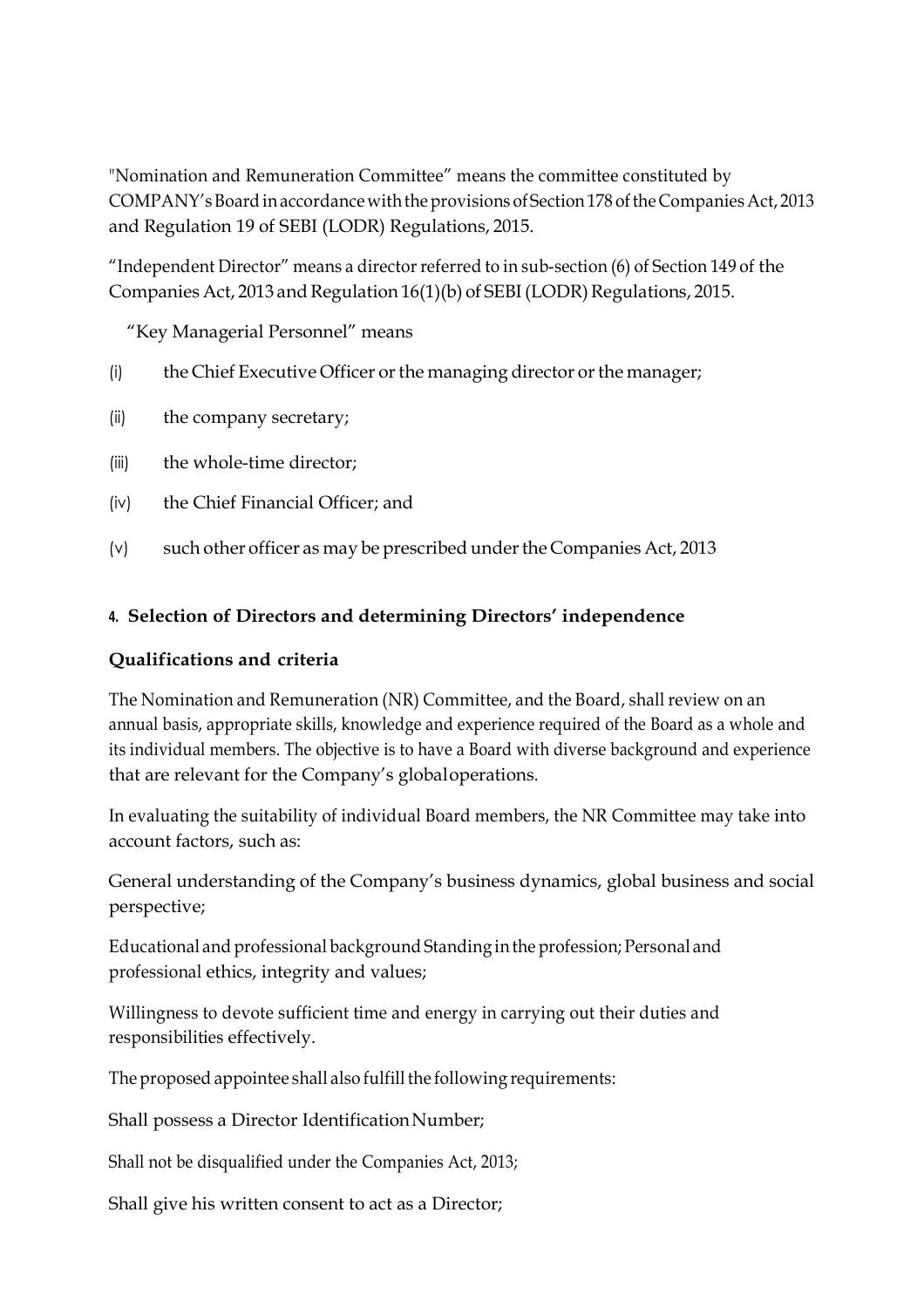Shall endeavour to attend all Board Meetings and wherever he is appointed as a Committee Member, the Committee Meetings;

Shall abide by the Code of Conduct established by the Company for Directors and Senior Management Personnel;

Shall disclose his concern or interest in any company or companies or bodies corporate, firms, or other association of individuals including his shareholding at the first meeting of the Board in every financial year and thereafter whenever there is a change in the disclosures already made;

Such other requirements as may be prescribed, from time to time, under the Companies Act, 2013, SEBI(LODR) Regulations,2015 and other relevant laws.

The NR Committee shall evaluate each individual with the objective of having a group that best enables the success of the Company's business.

# **Criteria of Independence**

The NR Committee shall assess the independence of Directors at the time of appointment / reappointment and the Board shall assess the same annually. The Board shall re-assess determinations of independence when any new interests or relationships are disclosed by a Director.

The criteria of independence, as laid down in Companies Act, 2013 and Clause 49 of the Equity Listing Agreement, is as below:

An independent director in relation to a company, means a director other than a managing director or a whole-time director or a nominee director—

a. who, in the opinion of the Board, is a person of integrity and possesses relevant expertise and experience;

b. (i) who is or was not a promoter of the company or its holding, subsidiary or associate company;

(ii) who is not related to promoters or directors in the company, its holding, subsidiary or associate company;

c. who has or had no pecuniary relationship with the company, its holding, subsidiary or associate company, or their promoters, or directors, during the two immediately preceding financial years or during the current financial year;

d. none of whose relatives has or had pecuniary relationship or transaction with the company, its holding, subsidiary or associate company, or their promoters, or directors, amounting to two per cent or more of its gross turnover or total income or fifty lakh rupees or such higher amount as may be prescribed, whichever is lower, during the two immediately preceding financial years or during the current financial year;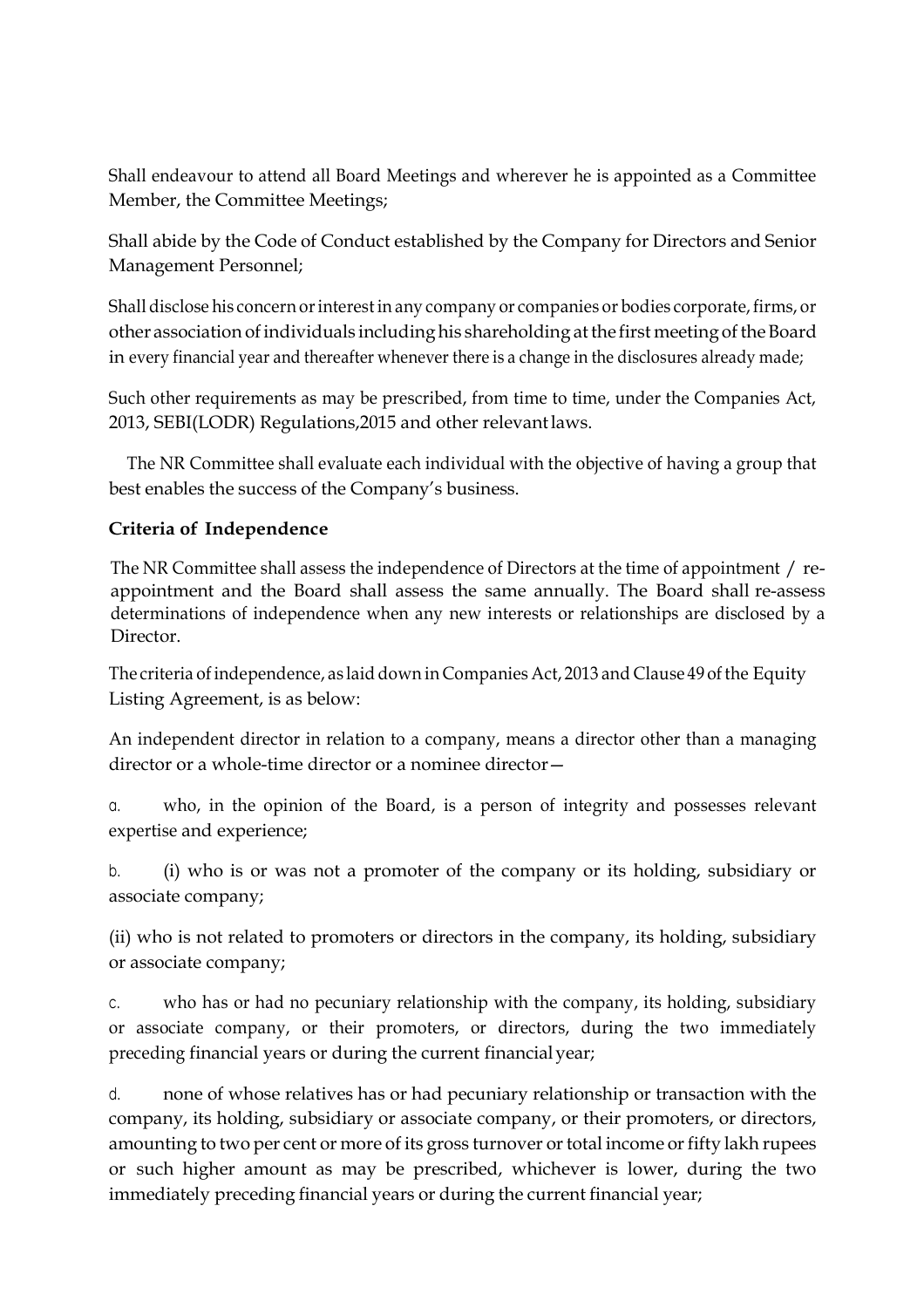- e. who, neither himself nor any of his relatives—
- (i) holds or has held the position of a key managerial personnel or is or has been employee of the company or its holding, subsidiary or associate company in any of the three financial years immediately preceding the financial year in which he is proposed to be appointed;
- (ii) is or has been an employee or proprietor or a partner, in any of the three financial years immediately preceding the financial year in which he is proposed to be appointed, of—
- (A)a firm of auditors or company secretaries in practice or cost auditors of the company or its holding, subsidiary or associate company; or
- (B) any legal or a consulting firm that has or had any transaction with the company, its holding, subsidiary or associate company amounting to ten per cent or more of the gross turnover of such firm;
- (iii) holds together with his relatives two per cent or more of the total voting power of the company; or
- (iv) is a Chief Executive or director, by whatever name called, of any nonprofit organisation that receives twenty-five per cent or more of its receipts from the company, any of its promoters, directors or its holding, subsidiary or associate company or that holds two per cent or more of the total voting power of the company; or
- (v) is a material supplier, service provider or customer or a lessor or lessee of the company.
- f. shall possess appropriate skills, experience and knowledge in one or more fields of finance, law, management, sales, marketing, administration, research, corporate governance, technical operations, corporate social responsibility or other disciplines related to the Company's business.
- g. shall possess such other qualifications as may be prescribed, from time to time, under the Companies Act, 2013.
- h. who is not less than 21 years of age.

The Independent Directors shall abide by the "Code for Independent Directors" as specified in Schedule IV to the Companies Act, 2013.

## **Other directorships / committee memberships**

The Board members are expected to have adequate time and expertise and experience to contribute to effective Board performance. Accordingly, members should voluntarily limit their directorships in other listed public limited companies in such a way that it does not interfere with their role as directors of the Company. The NR Committee shall take into account the nature of, and the time involved in a Director's service on other Boards, in evaluating the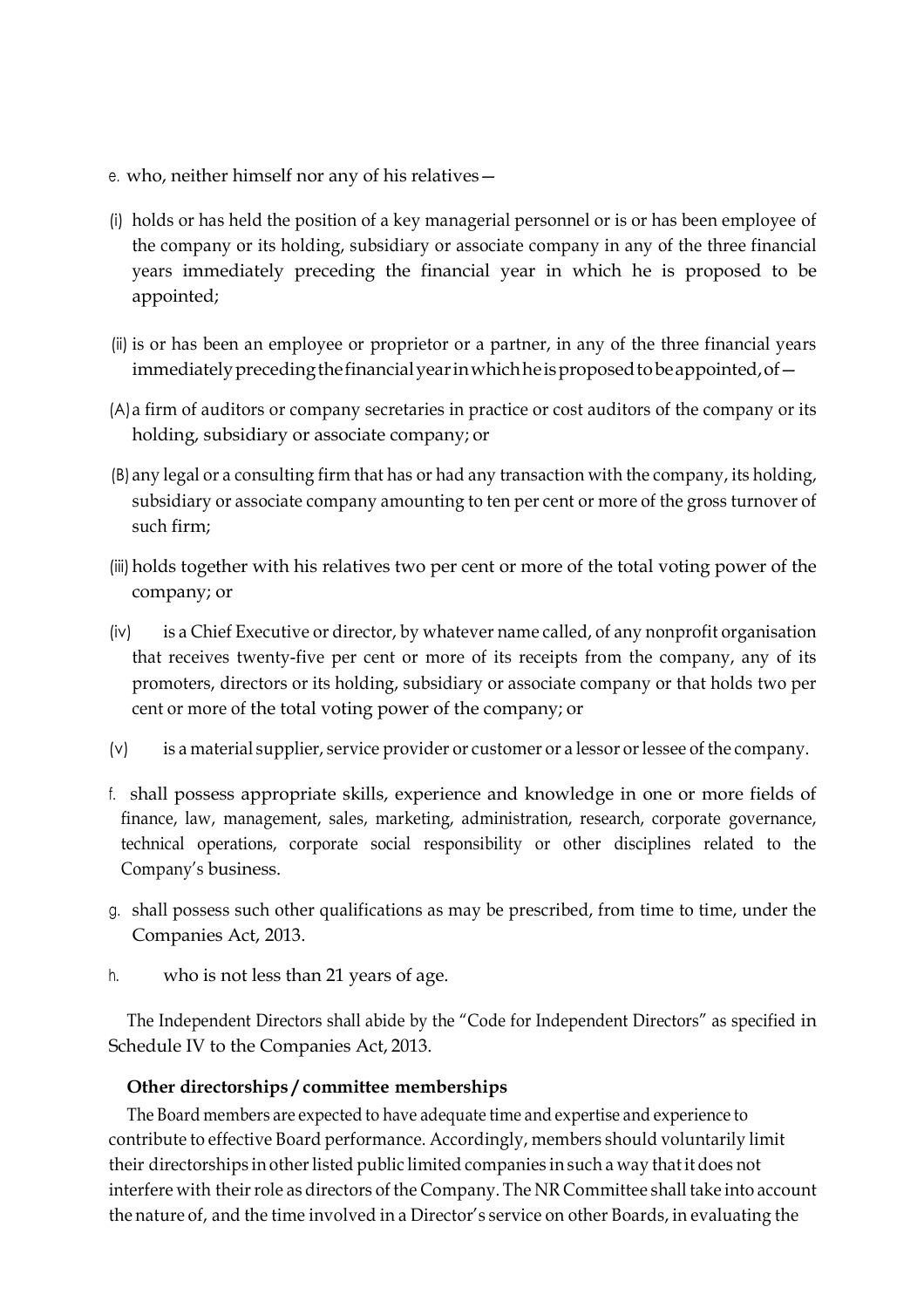suitability of the individual Director and making its recommendations to the Board.

A Director shall not serve as Director in more than 20 companies of which not more than 10 shall be Public Limited Companies.

A Director shall not serve as an Independent Director in more than 7 Listed Companies and not more than 3 Listed Companies in case he is serving as a Whole-time Director in any Listed Company.

A Director shall not be a member in more than 10 Committees or act as Chairman of more than 5 Committees across all companies in which he holds directorships. For the purpose of considering the limit of the Committees, Audit Committee and Stakeholders' Relationship Committee of all Public Limited Companies, whether listed or not, shall be included and all other companies including Private Limited Companies, Foreign Companies and Companies under Section 8 of the Companies Act, 2013 shall be excluded.

# **5. Remuneration to Executive Directors and Key Managerial Personnel Non-Executive Directors and other employees**

The Board, on the recommendation of the Nomination and Remuneration (NR) Committee, shall review and approve the remuneration payable to the Executive Directors of the Company within the overall limits approved by the shareholders.

The Board, on the recommendation of the NR Committee, shall also review and approve the remuneration payable to the Key Managerial Personnel of the Company.

The remuneration structure to the Executive Directors and Key Managerial Personnel shall include the following components:

- (i) Basic Pay
- (ii) Perquisites and Allowances
- (iv) Commission (Applicable in case of Executive Directors)
- (v) Retiral benefits
- (vi) Annual Performance Bonus

The Annual Plan and Objectives for Executive Directors and Senior Executives shall be reviewed by the NR Committee and Annual Performance Bonus will be approved by the Committee based on the achievements against the Annual Plan and Objectives.

## **Remuneration to Non-Executive Directors**

The Board, on the recommendation of the NR Committee, shall review and approve the remuneration payable to the Non- Executive Directors of the Company within the overall limits approved by the shareholders.